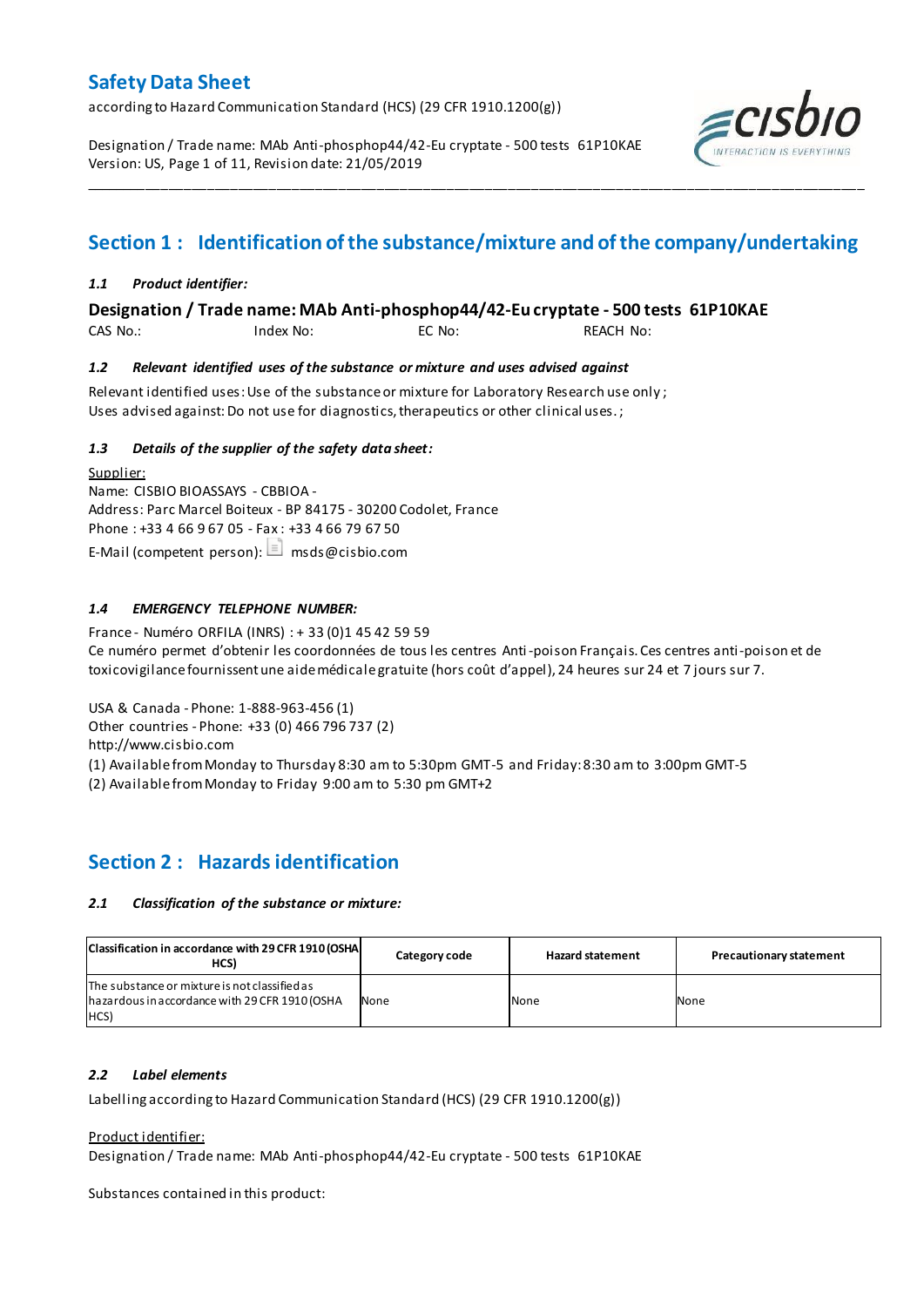according to Hazard Communication Standard (HCS) (29 CFR 1910.1200(g))

Designation / Trade name: MAb Anti-phosphop44/42-Eu cryptate - 500 tests 61P10KAE Version: US, Page 2 of 11, Revision date: 21/05/2019



Hazard pictograms

Signal word:

Hazard and precautionary statements:

### *2.3 Other hazards*

The mixture does not contain substances classified as 'Substances of Very High Concern' (SVHC) >= 0.1% published by the European CHemicals Agency (ECHA) under article 57 of REACH. The mixture satisfies neither the PBT nor the vPvB criteria for mixtures in accordance with annexe XIII of the REACH regulations EC 1907/2006. ;

\_\_\_\_\_\_\_\_\_\_\_\_\_\_\_\_\_\_\_\_\_\_\_\_\_\_\_\_\_\_\_\_\_\_\_\_\_\_\_\_\_\_\_\_\_\_\_\_\_\_\_\_\_\_\_\_\_\_\_\_\_\_\_\_\_\_\_\_\_\_\_\_\_\_\_\_\_\_\_\_\_\_\_\_\_\_\_\_\_\_\_\_\_\_\_\_\_\_\_\_\_

Adverse human health effects: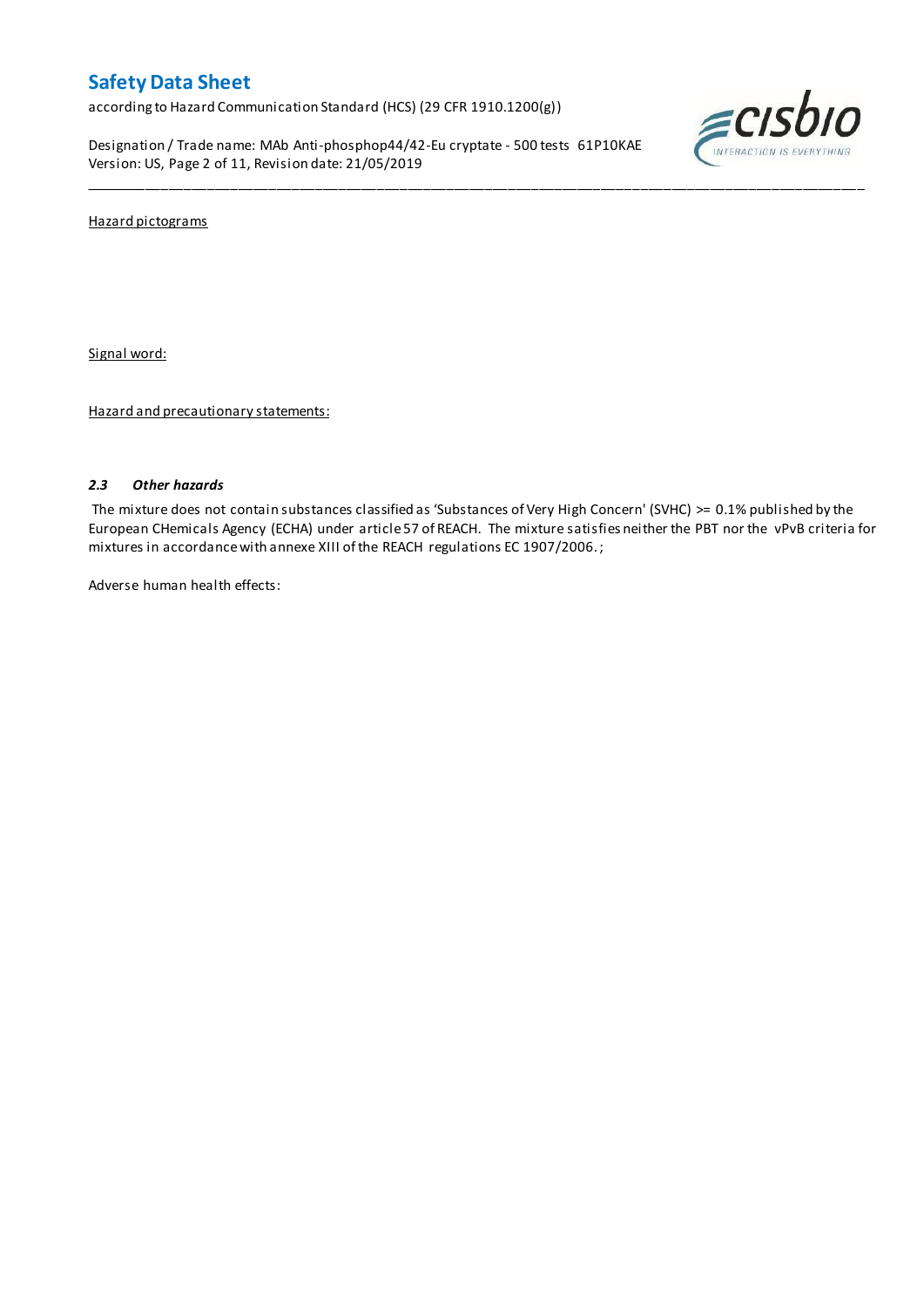according to Hazard Communication Standard (HCS) (29 CFR 1910.1200(g))

Designation / Trade name: MAb Anti-phosphop44/42-Eu cryptate - 500 tests 61P10KAE Version: US, Page 3 of 11, Revision date: 21/05/2019



### *3.2 Mixtures*

Hazardous ingredients:

| Substance name                                                                                                                       | $CASn^{\circ}$ | Index n° | EC n°     | Classification in accordance with 29 CFR Concentration<br><b>1910 (OSHA HCS)</b> | (%)     | <b>SCL</b> | M-factor |
|--------------------------------------------------------------------------------------------------------------------------------------|----------------|----------|-----------|----------------------------------------------------------------------------------|---------|------------|----------|
| $4-(2-$<br>$\left  \frac{h}{d} \right $ hydroxyethyl)piperazin $\left  \frac{1}{2} \right $ 365-45-9<br>1-ylethanesulphonic<br>lacid |                |          | 230-907-9 |                                                                                  | $< 3\%$ |            |          |

Additional information:

Full text of H- and EUH-phrases: see SECTION 16.

# **Section 4 : First aid measures**

# *4.1 Description of first aid measures*

**General information**: Do not leave affected person unattended. ;

Following inhalation: In case of respiratory tract irritation, consult a physician. ;

**Following skin contact**:After contact with skin, wash immediately with water ;

**Following eye contact**: After contact with the eyes, rinse with water with the eyelids open for a sufficient length of time,

then consult an ophthalmologist immediately. ;

**Following ingestion**: Do NOT induce vomiting. ;

**Self-protection of the first aider**:

### *4.2 Most important symptoms and effects, both acute and delayed*

Symptoms: No known symptoms to date. ; Effects:

### *4.3 Indication of any immediate medical attention and special treatment needed*

Notes for the doctor:

# **Section 5 : Firefighting measures**

# *5.1 Extinguishing media:*

Suitable extinguishing media: This product is not flammable. Use extinguishing agent suitable for type of surrounding fire ;

# *5.2 Special hazards arising from the substance or mixture*

Hazardous combustion products:/

# *5.3 Advice for fire-fighters*

Wear Protective clothing. ; Additional information:

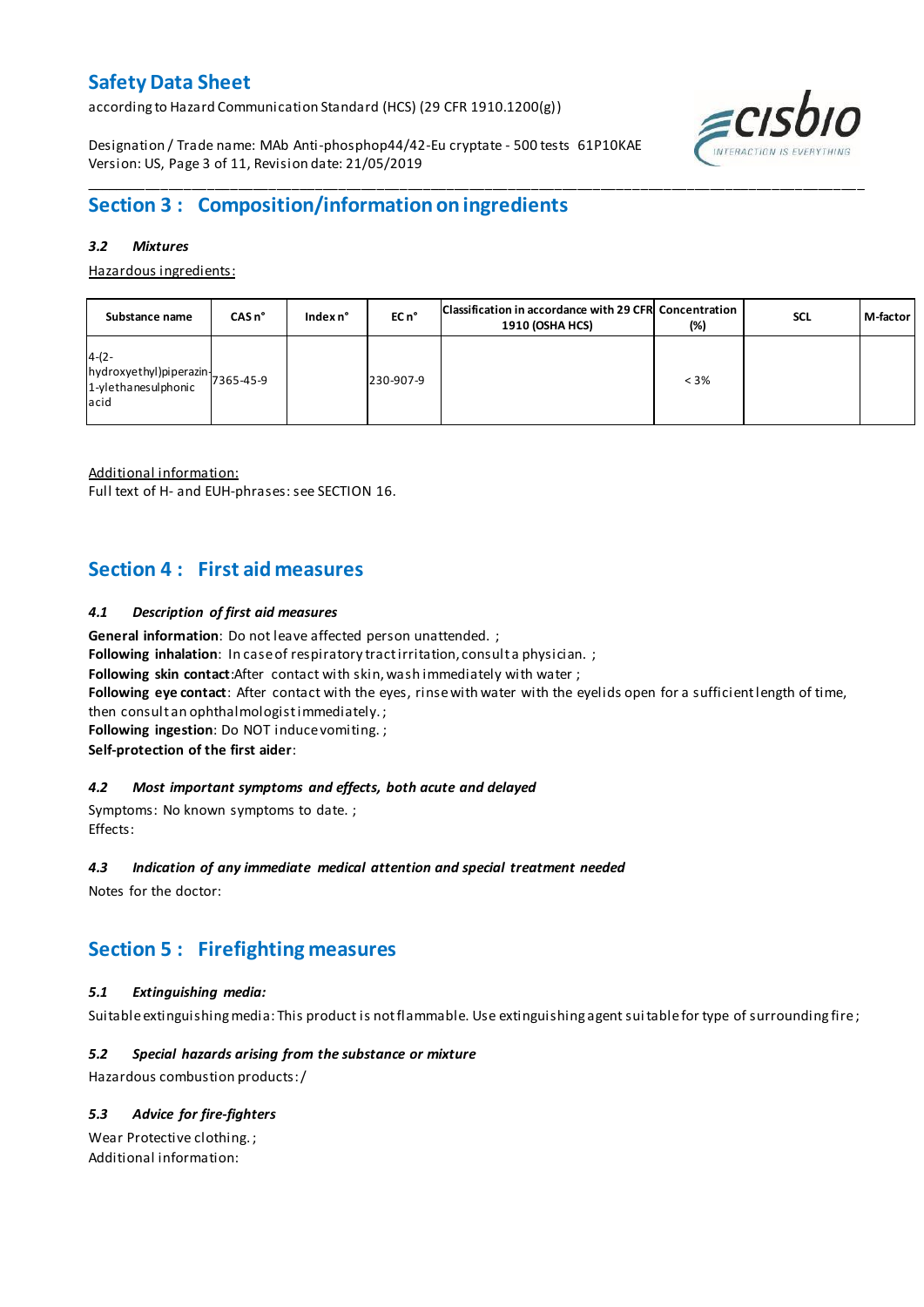according to Hazard Communication Standard (HCS) (29 CFR 1910.1200(g))

Designation / Trade name: MAb Anti-phosphop44/42-Eu cryptate - 500 tests 61P10KAE Version: US, Page 4 of 11, Revision date: 21/05/2019

\_\_\_\_\_\_\_\_\_\_\_\_\_\_\_\_\_\_\_\_\_\_\_\_\_\_\_\_\_\_\_\_\_\_\_\_\_\_\_\_\_\_\_\_\_\_\_\_\_\_\_\_\_\_\_\_\_\_\_\_\_\_\_\_\_\_\_\_\_\_\_\_\_\_\_\_\_\_\_\_\_\_\_\_\_\_\_\_\_\_\_\_\_\_\_\_\_\_\_\_\_



# **Section 6 : Accidental release measures**

### *6.1 Personal precautions, protective equipment and emergency procedures*

Emergency procedures: Provide adequate ventilation. ;

#### *6.2 Environmental precautions*

Do not allow to enter into surface water or drains. ;

#### *6.3 Methods and material for containment and cleaning up*

For cleaning up: Suitable material for taking up: Absorbing material, organic ; Other information:

#### *6.4 Reference to other sections*

Additional information:

# **Section 7 : Handling and storage**

### *7.1 Precautions for safe handling*

Protective measures: Advice on safe handling: Avoid contact with skin, eyes and clothes.; Fire preventions:

Do not eat, drink or smoke in areas where reagents are handled. ; Advice on general occupational hygiene : Handle in accordance with good industrial hygiene and safety practice;

# *7.2 Conditions for safe storage, including any incompatibilities*

Requirements for storage rooms and vessels: Keep container tightly closed.; Hints on storage assembly: Materials to avoid: Further information on storage conditions:

## *7.3 Specific end uses:*

Recommendations on specific end uses: Observe technical data sheet. ;

# **Section 8 : Exposure controls/personal protection**

#### *8.1 Control parameters*

Preliminary remark:

- 8.1.1 Occupational exposure limits:
	- OSHA (USA)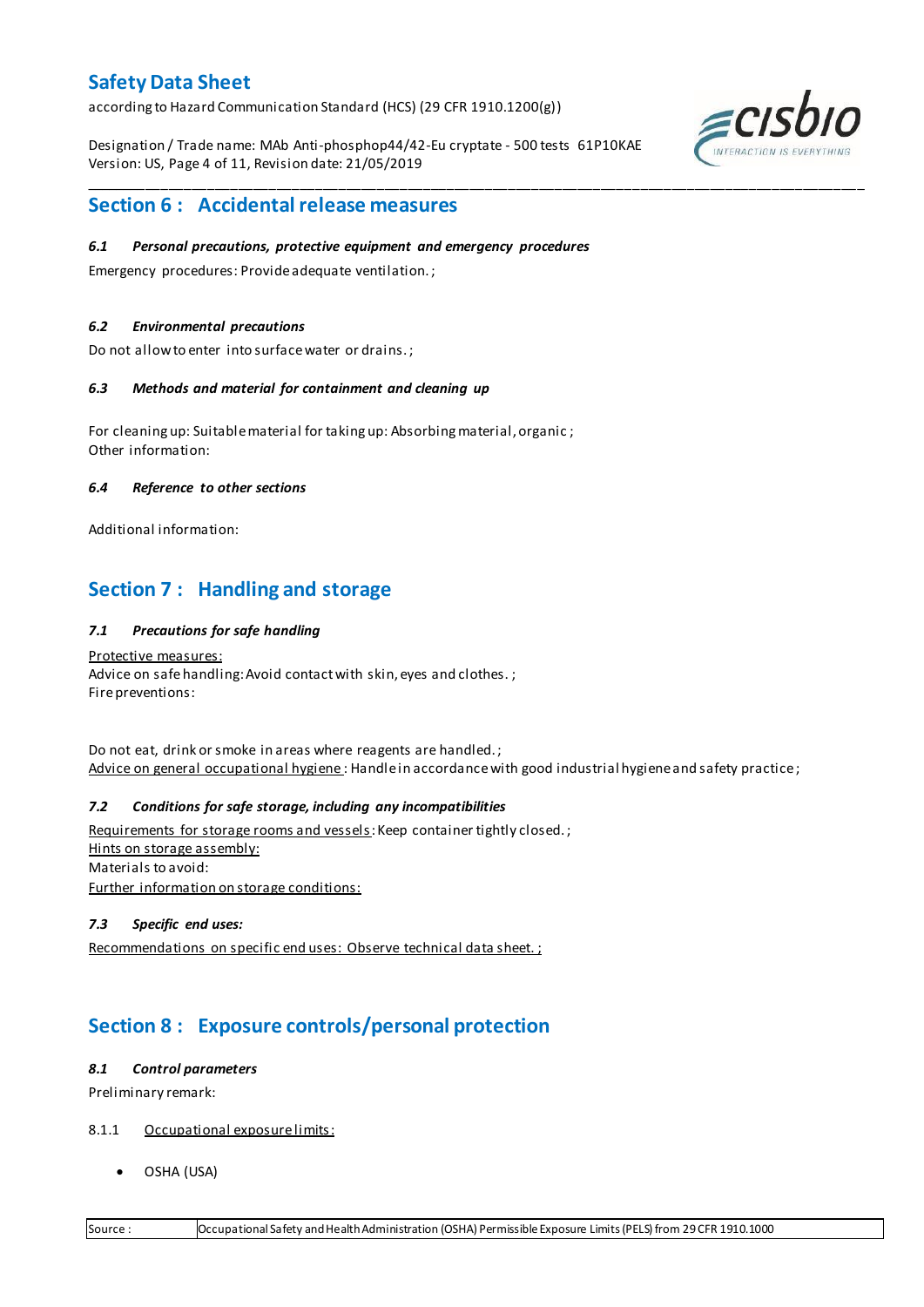according to Hazard Communication Standard (HCS) (29 CFR 1910.1200(g))

Designation / Trade name: MAb Anti-phosphop44/42-Eu cryptate - 500 tests 61P10KAE Version: US, Page 5 of 11, Revision date: 21/05/2019



| Substance                         | EC-No. | <b>CAS-No</b> | <b>OSHA Permissible</b><br>8-hour TWA (ppm) | <b>OSHA Permissible</b><br>Exposure Limit (PEL)   Exposure Limit (PEL) 8-<br>hour TWA (mg/m3) | <b>OSHA Permissible</b><br><b>Exposure Limit (PEL)</b><br>STEL (ppm) | <b>OSHA Permissible</b><br><b>Exposure Limit (PEL)</b><br>STEL (mg/m3) |
|-----------------------------------|--------|---------------|---------------------------------------------|-----------------------------------------------------------------------------------------------|----------------------------------------------------------------------|------------------------------------------------------------------------|
| 7365-45-9/230-907 230-907-9<br>١q |        | 7365-45-9     |                                             |                                                                                               |                                                                      |                                                                        |

| Source :                            | TRGS 903, November 2015, BAuA |               |            |           |
|-------------------------------------|-------------------------------|---------------|------------|-----------|
| Substance                           | EC-No.                        | <b>CAS-No</b> | BGW(mg/m3) | BGW (ppm) |
| 7365-45-9 / 230-907 230-907-9<br>19 |                               | 7365-45-9     |            |           |

### 8.1.2 DNEL/PNEC-values:

• DNEL worker

| Source:                 |        | <b>GESTIS</b> - substance database |                                                 |                                                          |                                                             |                              |                                                                                                            |                                    |                                         |
|-------------------------|--------|------------------------------------|-------------------------------------------------|----------------------------------------------------------|-------------------------------------------------------------|------------------------------|------------------------------------------------------------------------------------------------------------|------------------------------------|-----------------------------------------|
| Substance               | EC-No. | <b>CAS-No</b>                      | Acute - dermal,<br>local effects<br>(mg/kg/day) | $Long-term -$<br>dermal, local<br>effects<br>(mg/kg/day) | $Long-term -$<br>dermal.<br>systemic effects<br>(mg/kg/day) | Acute –<br>inhalation, local | $Acute -$<br>inhalation.<br>effects (mg/m3) <sup>systemic</sup> effects (mg/m3)systemic effects<br>(mg/m3) | $Long-term -$<br>inhalation, local | $Long-term -$<br>inhalation.<br>(mg/m3) |
| 7365-45-9/<br>230-907-9 |        | 230-907-9 7365-45-9                |                                                 |                                                          |                                                             |                              | 23.5-23.5                                                                                                  |                                    |                                         |

### DNEL consumer

| Source:                 |        | GESTIS - substance database |                                               |                                                          |                                                             |                              |                                                                                             |                                  |                                                                             |
|-------------------------|--------|-----------------------------|-----------------------------------------------|----------------------------------------------------------|-------------------------------------------------------------|------------------------------|---------------------------------------------------------------------------------------------|----------------------------------|-----------------------------------------------------------------------------|
| Substance               | EC-No. | <b>CAS-No</b>               | Acute-dermal,<br>local effects<br>(mg/kg/day) | $Long-term -$<br>dermal, local<br>effects<br>(mg/kg/day) | $Long-term -$<br>dermal.<br>systemic effects<br>(mg/kg/day) | Acute –<br>inhalation. local | $Acute -$<br>inhalation.<br>--->leffects (mg/m3) systemic effects <sub>et-</sub><br>(mg/m3) | Long-term –<br>inhalation. local | $Long-term -$<br>inhalation.<br>effects (mg/m3) systemic effects<br>(mg/m3) |
| 7365-45-9/<br>230-907-9 |        | 230-907-97365-45-9          |                                               |                                                          |                                                             |                              |                                                                                             |                                  |                                                                             |

### • PNEC

| Source:         | <b>INERIS</b>                   |               |        |              |  |  |              |  |                      |  |            |                      |              |  |  |  |  |
|-----------------|---------------------------------|---------------|--------|--------------|--|--|--------------|--|----------------------|--|------------|----------------------|--------------|--|--|--|--|
|                 |                                 |               |        | PNEC AQUATIC |  |  |              |  |                      |  |            | <b>PNEC Sediment</b> |              |  |  |  |  |
|                 | EC-No.                          | <b>CAS-No</b> |        | freshwater   |  |  | marine water |  | intermittent release |  | freshwater |                      | marine water |  |  |  |  |
| Substance       |                                 |               | (mg/L) |              |  |  |              |  |                      |  |            |                      |              |  |  |  |  |
| 7365-45-9<br>۱q | / 230-907-1230-907-917365-45-91 |               |        |              |  |  |              |  |                      |  |            |                      |              |  |  |  |  |

| Source:   | <b>INERIS</b> |               |           |                                |          |                             |
|-----------|---------------|---------------|-----------|--------------------------------|----------|-----------------------------|
|           |               |               |           | Others                         |          |                             |
| Substance | EC-No.        | <b>CAS-No</b> | PNEC soil | PNEC sewage treatment<br>plant | PNEC air | PNEC secondary<br>poisoning |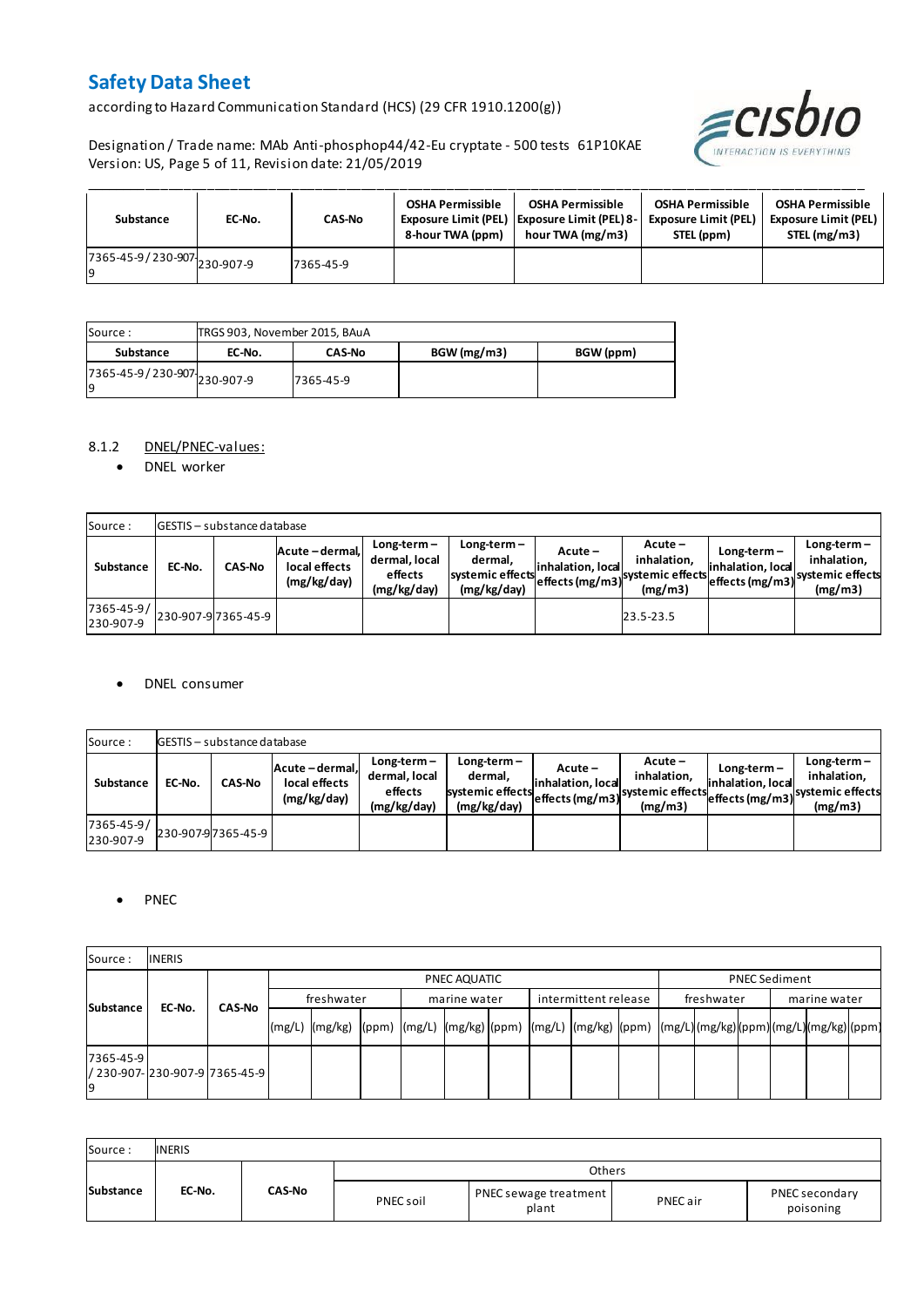according to Hazard Communication Standard (HCS) (29 CFR 1910.1200(g))

Designation / Trade name: MAb Anti-phosphop44/42-Eu cryptate - 500 tests 61P10KAE Version: US, Page 6 of 11, Revision date: 21/05/2019



|                                                                                       |           |  |  | (mg/L)  (mg/kg)  (ppm)  (mg/L)  (mg/kg)  (ppm)  (mg/L)  (mg/kg)  (ppm)  (mg/L)  (mg/kg)  (ppm) |  |  |  |  |
|---------------------------------------------------------------------------------------|-----------|--|--|------------------------------------------------------------------------------------------------|--|--|--|--|
| $\begin{array}{ c c c c }\n 7365-45-9 & & 230-907-9 \\ 230-907-9 & & & \n\end{array}$ | 7365-45-9 |  |  |                                                                                                |  |  |  |  |

### *8.2 Exposure controls*

8.2.1 Appropriate engineering controls:

Technical measures and appropriate working operations should be given priority over the use of personal protective equipment. See section 7

8.2.2 Personal protective equipment:

Eye / Face protection: Safety glasses with side-shields ;

Skin protection:Gloves ;

Respiratory protection:Ensure adequate ventilation ;

Thermal hazards:

8.2.3 Environmental exposure controls:

Consumer exposure control

Measures related to consumer uses of the substance (as such or in mixtures):

Measures related to the service life of the substance in articles:

# **Section 9 : Physical and chemical properties**

### *9.1 Information on basic physical and chemical properties*

**Appearance** 

| Physical state        | Liguid      |
|-----------------------|-------------|
| Colour                | Colorless : |
| Odour                 |             |
| Odour threshold (ppm) |             |

|                                                                          |  |                                           | Value | Concentration<br>(mol/L) | Method | Temperature (°C) | Pressure (kPa) | Remark |
|--------------------------------------------------------------------------|--|-------------------------------------------|-------|--------------------------|--------|------------------|----------------|--------|
| pH                                                                       |  |                                           |       |                          |        |                  |                |        |
| Melting point (°C)                                                       |  |                                           |       |                          |        |                  |                |        |
| Freezing point (°C)                                                      |  |                                           |       |                          |        |                  |                |        |
| Initial boiling point/boiling range (°C)                                 |  |                                           |       |                          |        |                  |                |        |
| Flash point (°C)                                                         |  |                                           |       |                          |        |                  |                |        |
| Evaporation rate (kg/m <sup>2</sup> /h)                                  |  |                                           |       |                          |        |                  |                |        |
| Flammability (type : ) (%)                                               |  |                                           |       |                          |        |                  |                |        |
| Upper/lower<br>Upper explosive limit<br>flammability or explosive<br>(%) |  |                                           |       |                          |        |                  |                |        |
| limits<br>Lower explosive limit (%)                                      |  |                                           |       |                          |        |                  |                |        |
| Vapour pressure (kPa)                                                    |  |                                           |       |                          |        |                  |                |        |
| Vapour density (g/cm <sup>3</sup> )                                      |  |                                           |       |                          |        |                  |                |        |
|                                                                          |  | Density (g/cm <sup>3</sup> )              |       |                          |        |                  |                |        |
| Densities                                                                |  | Relative density (g/cm <sup>3</sup> )     |       |                          |        |                  |                |        |
|                                                                          |  | Bulk density (g/cm <sup>3</sup> )         |       |                          |        |                  |                |        |
|                                                                          |  | Critical density (g/cm <sup>3</sup> )     |       |                          |        |                  |                |        |
| Solubility (Type: ) (g/L)                                                |  |                                           |       |                          |        |                  |                |        |
| Partition coefficient (log Pow)<br>n-octanol/water at pH :               |  |                                           |       |                          |        |                  |                |        |
| Auto-ignition temperature (°C)                                           |  |                                           |       |                          |        |                  |                |        |
| Decomposition temperature (°C)<br>Decomposition energy : kJ              |  |                                           |       |                          |        |                  |                |        |
| Viscosity                                                                |  | Viscosity, dynamic (poiseuille)           |       |                          |        |                  |                |        |
|                                                                          |  | Viscosity, cinematic (cm <sup>3</sup> /s) |       |                          |        |                  |                |        |
|                                                                          |  | <b>Explosive properties</b>               |       |                          |        |                  |                |        |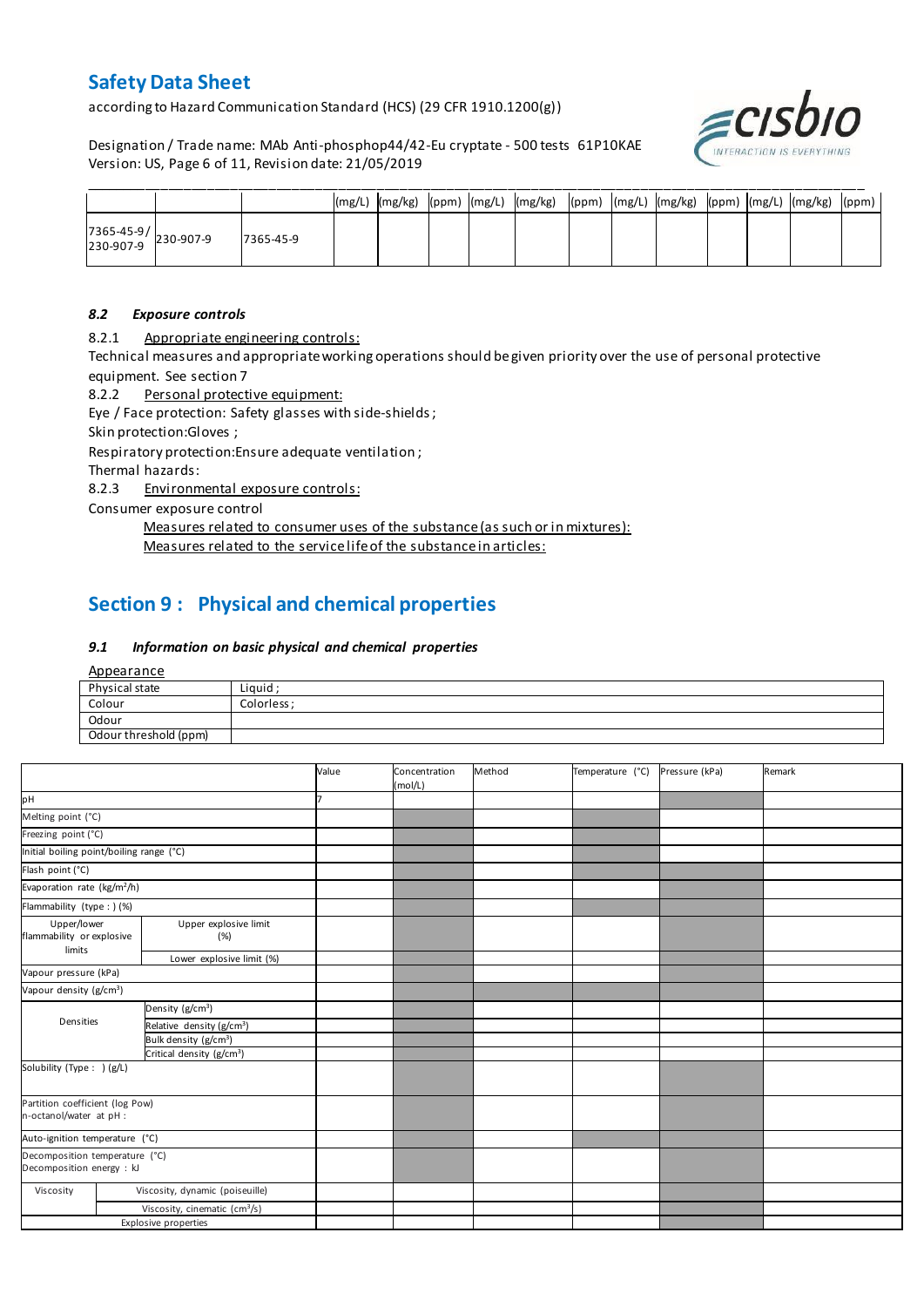according to Hazard Communication Standard (HCS) (29 CFR 1910.1200(g))

Designation / Trade name: MAb Anti-phosphop44/42-Eu cryptate - 500 tests 61P10KAE Version: US, Page 7 of 11, Revision date: 21/05/2019

\_\_\_\_\_\_\_\_\_\_\_\_\_\_\_\_\_\_\_\_\_\_\_\_\_\_\_\_\_\_\_\_\_\_\_\_\_\_\_\_\_\_\_\_\_\_\_\_\_\_\_\_\_\_\_\_\_\_\_\_\_\_\_\_\_\_\_\_\_\_\_\_\_\_\_\_\_\_\_\_\_\_\_\_\_\_\_\_\_\_\_\_\_\_\_\_\_\_\_\_\_



### *9.2 Other information:*

Oxidising properties

No other relevant data available

# **Section 10 : Stability and reactivity**

#### *10.1 Reactivity*

This material is considered to be non-reactive under normal use conditions. ;

#### *10.2 Chemical stability*

- *10.3 Possibility of hazardous reactions*
- *10.4 Conditions to avoid:*

*10.5 Incompatible materials:*

#### *10.6 Hazardous decomposition products:*

Does not decompose when used for intended uses. ;

# **Section 11 : Toxicological information**

Toxicokinetics, metabolism and distribution

#### *11.1 Information on toxicological effects*

#### **Substances**

**Acute toxicity**

Animal data: Acute oral toxicity:

Acute dermal toxicity:

Acute inhalative toxicity:

Practical experience / human evidence: Assessment / Classification: General Remark:

**•** Skin corrosion/irritation

Animal data: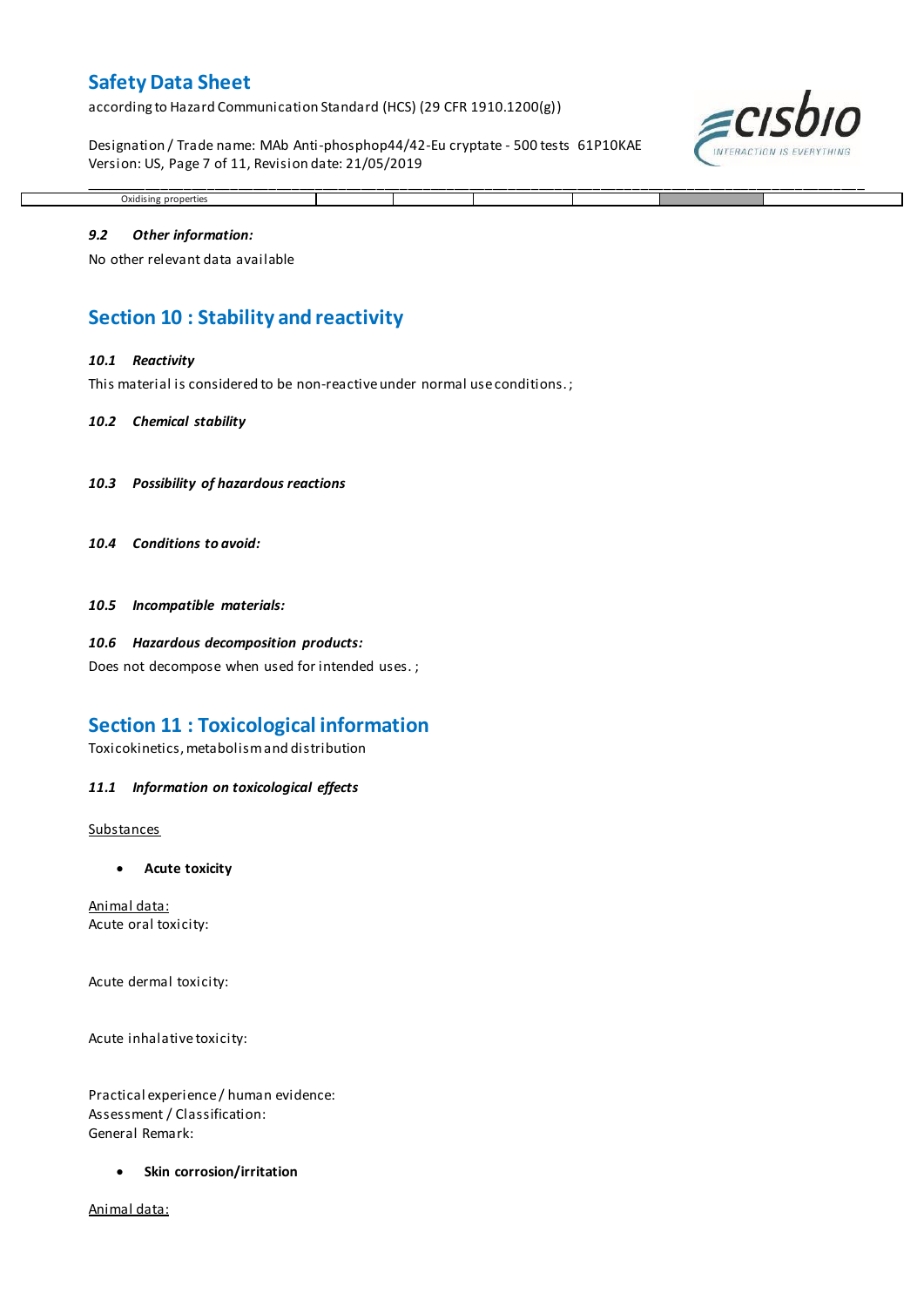according to Hazard Communication Standard (HCS) (29 CFR 1910.1200(g))

Designation / Trade name: MAb Anti-phosphop44/42-Eu cryptate - 500 tests 61P10KAE Version: US, Page 8 of 11, Revision date: 21/05/2019

\_\_\_\_\_\_\_\_\_\_\_\_\_\_\_\_\_\_\_\_\_\_\_\_\_\_\_\_\_\_\_\_\_\_\_\_\_\_\_\_\_\_\_\_\_\_\_\_\_\_\_\_\_\_\_\_\_\_\_\_\_\_\_\_\_\_\_\_\_\_\_\_\_\_\_\_\_\_\_\_\_\_\_\_\_\_\_\_\_\_\_\_\_\_\_\_\_\_\_\_\_



In-vitro skin test method: In-vitro skin test result:

Assessment / Classification:

**Eye damage/irritation**

Animal data:

In vitro eye test method: In vitro eye test result: Assessment / Classification:

C**MR effects (carcinogenity, mutagenicity and toxicity for reproduction)**

o Germ cell mutagenicity:

Animal data:

Assessment / Classification:

o Carcinogenicity

Practical experience / human evidence: Animal data:

Other information: Assessment / Classification:

o Reproductive toxicity

Practical experience / human evidence: Animal data:

Other information: Assessment / Classification:

Overall assessment on CMR properties:

- **Specific target organ toxicity (single exposure)**
	- o STOT SE 1 and 2

Animal data:

Other information:

o STOT SE 3

Practical experience / human evidence:

Other information: Assessment / Classification:

**Specific target organ toxicity (repeated exposure)**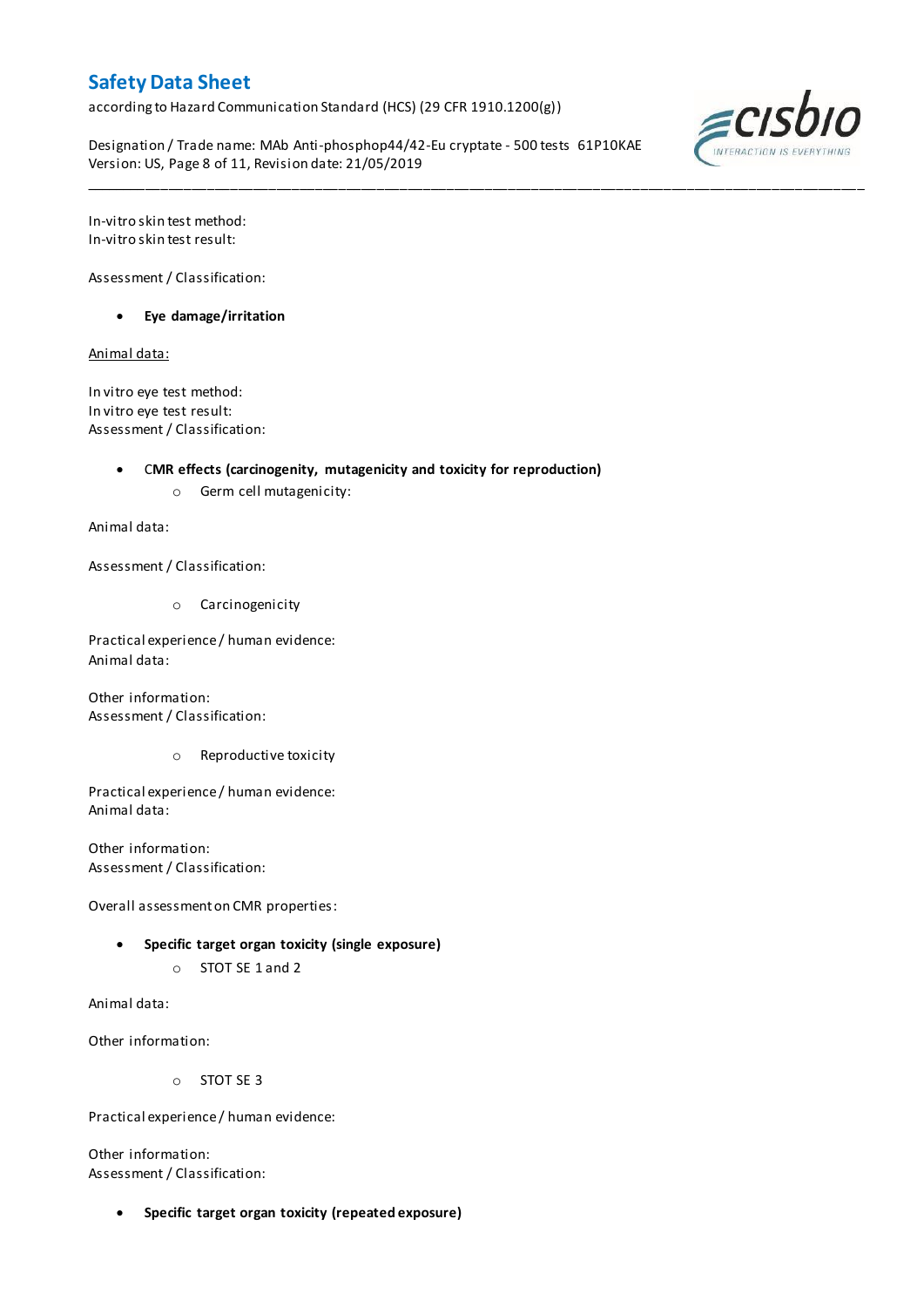according to Hazard Communication Standard (HCS) (29 CFR 1910.1200(g))

Designation / Trade name: MAb Anti-phosphop44/42-Eu cryptate - 500 tests 61P10KAE Version: US, Page 9 of 11, Revision date: 21/05/2019



Practical experience / human evidence: Animal data:

Assessment / Classification: Other information

**Aspiration hazard**

Practical experience / human evidence: Experimental data: viscosity data: see SECTION 9. Assessment / Classification: Remark:

11.1.1 Mixtures No toxicological information is available for the mixture itself

# **Section 12 : Ecological information**

In case that test data regarding one endpoint/differentiation exist for the mixture itself, the classification is carried out according to the substance criteria (excluding biodegradation and bioaccumulation). If no test data exist, the criteria for mixture classification has to be used (calculation method) in this case the toxicological data of the ingredients are shown.

\_\_\_\_\_\_\_\_\_\_\_\_\_\_\_\_\_\_\_\_\_\_\_\_\_\_\_\_\_\_\_\_\_\_\_\_\_\_\_\_\_\_\_\_\_\_\_\_\_\_\_\_\_\_\_\_\_\_\_\_\_\_\_\_\_\_\_\_\_\_\_\_\_\_\_\_\_\_\_\_\_\_\_\_\_\_\_\_\_\_\_\_\_\_\_\_\_\_\_\_\_

# *12.1 Aquatic toxicity:*

Acute (short-term) fish toxicity

Chronic (long-term) fish toxicity

Acute (short-term) toxicity to crustacea

Chronic (long-term) toxicity to crustacea

Acute (short-term) toxicity to algae and cyanobacteria

Toxicity to microorganisms and other aquatic plants / organisms

Assessment / Classification:

*12.2 Persistence and degradability* Biodegradation:

Abiotic Degradation:

Assessment / Classification:

*12.3 Bioaccumulative potential* Bioconcentration factor (BCF):

*12.4 Mobility in soil*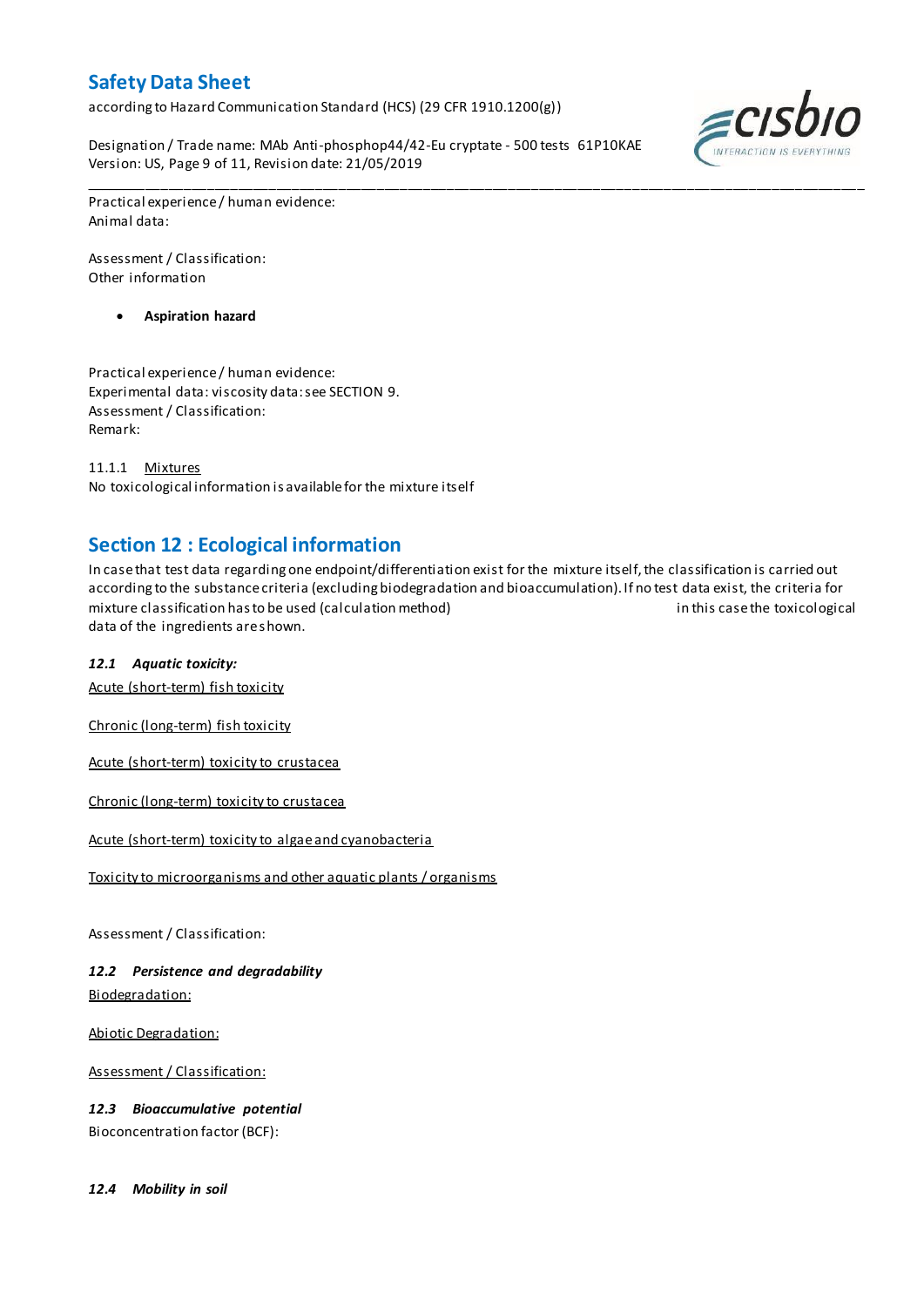according to Hazard Communication Standard (HCS) (29 CFR 1910.1200(g))

Designation / Trade name: MAb Anti-phosphop44/42-Eu cryptate - 500 tests 61P10KAE Version: US, Page 10 of 11, Revision date: 21/05/2019



#### *12.5 Results of PBT and vPvB assessment*

# *12.6 Other adverse effects:*

Additional ecotoxicological information:

# **Section 13 : Disposal considerations**

### *13.1 Waste treatment methods*

Waste treatment options: Dispose of waste according to applicable legislation. ;

Other disposal recommendations: Additional information:

# **Section 14 : Transport information**

#### ADR/RID/AND/IMDG/IATA

| UN No.                     |  |
|----------------------------|--|
| UN Proper shipping name    |  |
| Transport hazard class(es) |  |
| Hazard label(s)            |  |
|                            |  |
| Packing group              |  |

\_\_\_\_\_\_\_\_\_\_\_\_\_\_\_\_\_\_\_\_\_\_\_\_\_\_\_\_\_\_\_\_\_\_\_\_\_\_\_\_\_\_\_\_\_\_\_\_\_\_\_\_\_\_\_\_\_\_\_\_\_\_\_\_\_\_\_\_\_\_\_\_\_\_\_\_\_\_\_\_\_\_\_\_\_\_\_\_\_\_\_\_\_\_\_\_\_\_\_\_\_

#### *Transport in bulk according to Annex II of MARPOL 73/78 and the IBC Code*

| Land transport (ADR/RID)                                             |                                                  |
|----------------------------------------------------------------------|--------------------------------------------------|
| Classification code ADR:                                             | Special Provisions for ADR/RID:                  |
| Limited quantities for ADR/RID:                                      | Excepted Quantities for ADR/RID:                 |
| Packing Instructions for ADR/RID:                                    |                                                  |
| Special packing provisions for ADR/RID:                              |                                                  |
| Mixed packing provisions:                                            | Portable tanks and bulk containers Instructions: |
| Portable tanks and bulk containers Special Provisions:               |                                                  |
| <b>ADR Tank Code:</b>                                                | ADR Tank special provisions:                     |
| Vehicle for tank carriage:                                           | Special provisions for carriage Packages:        |
| Special provisions for carriage Bulk:                                |                                                  |
| Special provisions for carriage for loading, unloading and handling: |                                                  |
| Special Provisions for carriage Operation:                           |                                                  |
| Hazard identification No:                                            | Transport category (Tunnel restriction code):    |
| <b>Sea transport (IMDG)</b>                                          |                                                  |
| Marine Pollutant:                                                    | Subsidiary risk(s) for IMDG:                     |
| Packing provisions for IMDG:                                         | Limited quantities for IMDG:                     |
| Packing instructions for IMDG:                                       | <b>IBC Instructions:</b>                         |
| <b>IBC Provisions:</b>                                               | <b>IMO</b> tank instructions:                    |
| UN tank instructions:                                                | Tanks and bulk Provisions:                       |
| EmS:                                                                 | Stowage and segregation for IMDG:                |
| Properties and observations:                                         |                                                  |
| <b>Inland waterway transport (ADN)</b>                               |                                                  |
| Classification Code ADN:                                             | Special Provisions ADN:                          |